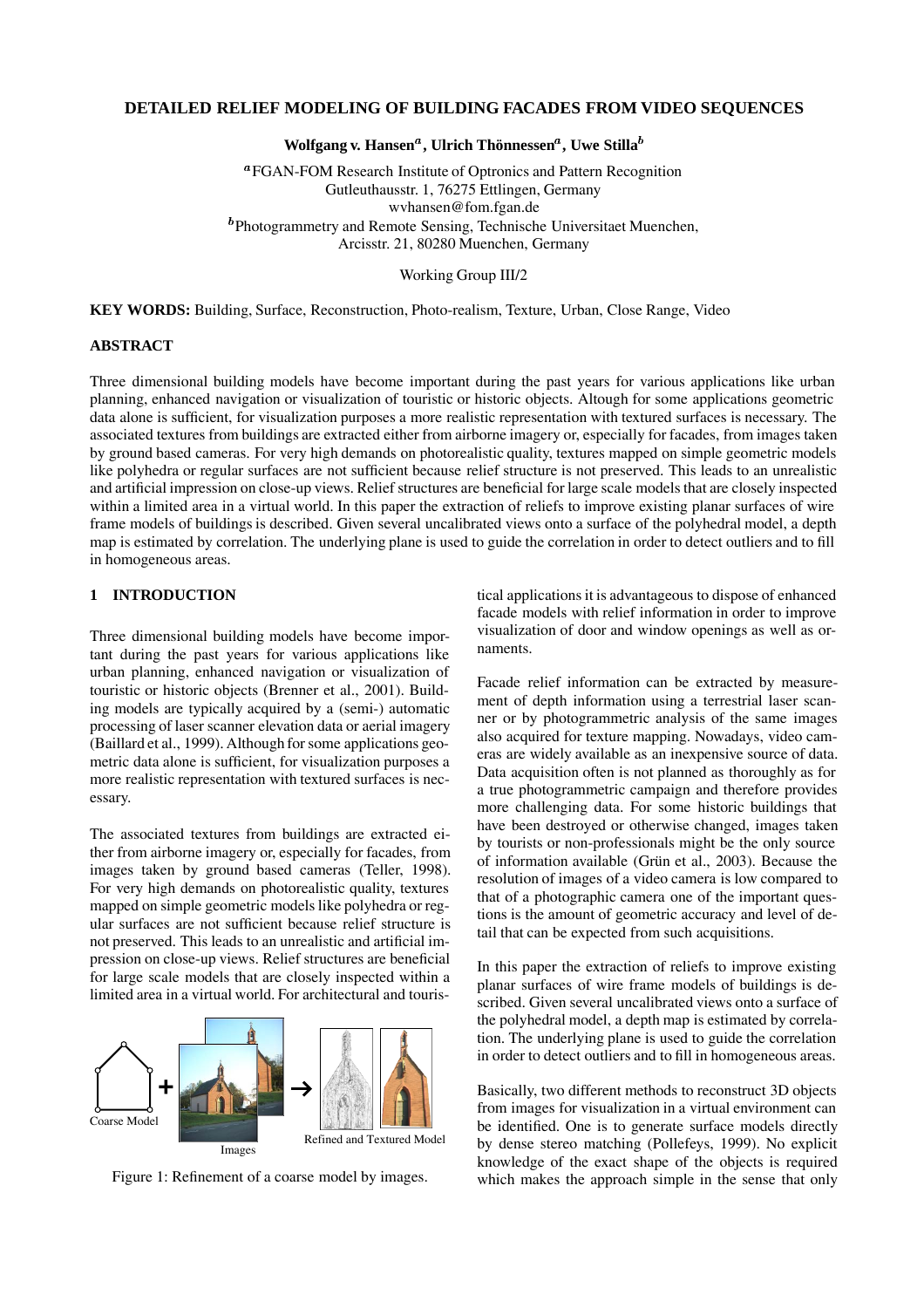

Textured Elevation Grid

Figure 2: Overview of the processing chain from a coarse to a refined model.

very generic structural models (e. g. several smooth planes at different depth levels) are required. On the other hand, different objects or parts of them are not separated by the model and can not be treated individually by the visualization process.

The other approach is to use models of objects which are expected to be present in the scene like e. g. buildings in an urban environment. This typically results in scene objects represented by polyhedral models made from plane surfaces. For visualization, areas of the original images are extracted and mapped as flat textures on each of the surfaces. The advantage is that the objects are already hierarchically structured entities that are easy to handle. But relief structures within each surface are lost if they are – and this is the general case – not contained in the model.

Both methods produce models which are less realistic on close inspection and very oblique views because no relief structure is visible. In our approach, a hybrid method that combines the advantages of both reconstruction techniques in a hierarchical manner is proposed (Fig. 1). Polygonal boundaries of planar surfaces are taken as input and constrain the reconstruction of the finer details which are retrieved via dense matching. The result is a dense elevation grid that can be used to replace the flat texture. Because the elevation grid is restricted geometrically to the polyhedral model at its borders, it fits to other surfaces without any error.

#### **2 PROCESSING CHAIN**

In this section the processing chain from input data to the final product is described. Refer to Fig. 2 for an overview.

### **2.1 Input Data**

The inputs of the processing chain are an initial coarse geometric model of the object and a set of associated images mapping the building. The coarse model is a wire frame model of the building, in which planar surfaces are described by 3D outline polygons. The images are needed for both relief reconstruction and texturing. They are linked to the polygons through known image coordinates of the vertices. The process needs the determination of the camera parameters by using the 3D coordiates. Therefore, it must be assured that the 3D points are not coplanar in space so that camera parameters can be computed for the 3D reconstruction. This is not the case for e. g. a single facade, but can be circumvented by inclusion of some additional points outside the plane. Here are two possible methods to obtain suitable input models:

**2.1.1 Retrieve model from images** For a site where only images exist, i. e. where no model has been generated or made available, it is possible to retrieve the wire frame model from the images. Corresponding points in different images generally provide enough information to calibrate the cameras and to reconstruct the 3D coordinates of the imaged points. Next, either the 3D bounding lines of the surfaces are extracted and intersected or the corners of these surfaces are connected in order to create the polygons.

**2.1.2 Coregistrate existing model to images** We have assumed that there already exists a wire frame model. Here, the 3D points are already given and only have to be marked in the images so that the corresponding image coordinates are available. No knowledge about the camera parameters is needed as input, but for later self calibration it should be known which of the parameters (e. g. focal length) can be considered constant.

### **2.2 Self calibration**

The estimation of a depth map requires knowledge about the pose of the cameras as well as their calibration parameters. If these are not known they have to be computed from the given point assignments. Such a task – simultaneous computation of inner and outer camera parameters when no initial values are known – is commonly referred to as auto or self calibration (Hartley and Zisserman, 2000). In the case that corresponding 2D and 3D points are available, the following two step strategy could be applied:

**(a) Linear Resection** Resection computes the homogeneous  $3\times4$  projection matrix **P** from corresponding image points  $x_i$  and world points  $X_i$  which are related by

$$
\mathbf{x}_i = \mathbf{P} \mathbf{X}_i \tag{1}
$$

Using the vector cross product

$$
\mathbf{x}_i \times \mathbf{P} \mathbf{X}_i = 0 \tag{2}
$$

Eq. 1 can be transformed into an equivalent equation

$$
\mathbf{A}\mathbf{p} = 0 \tag{3}
$$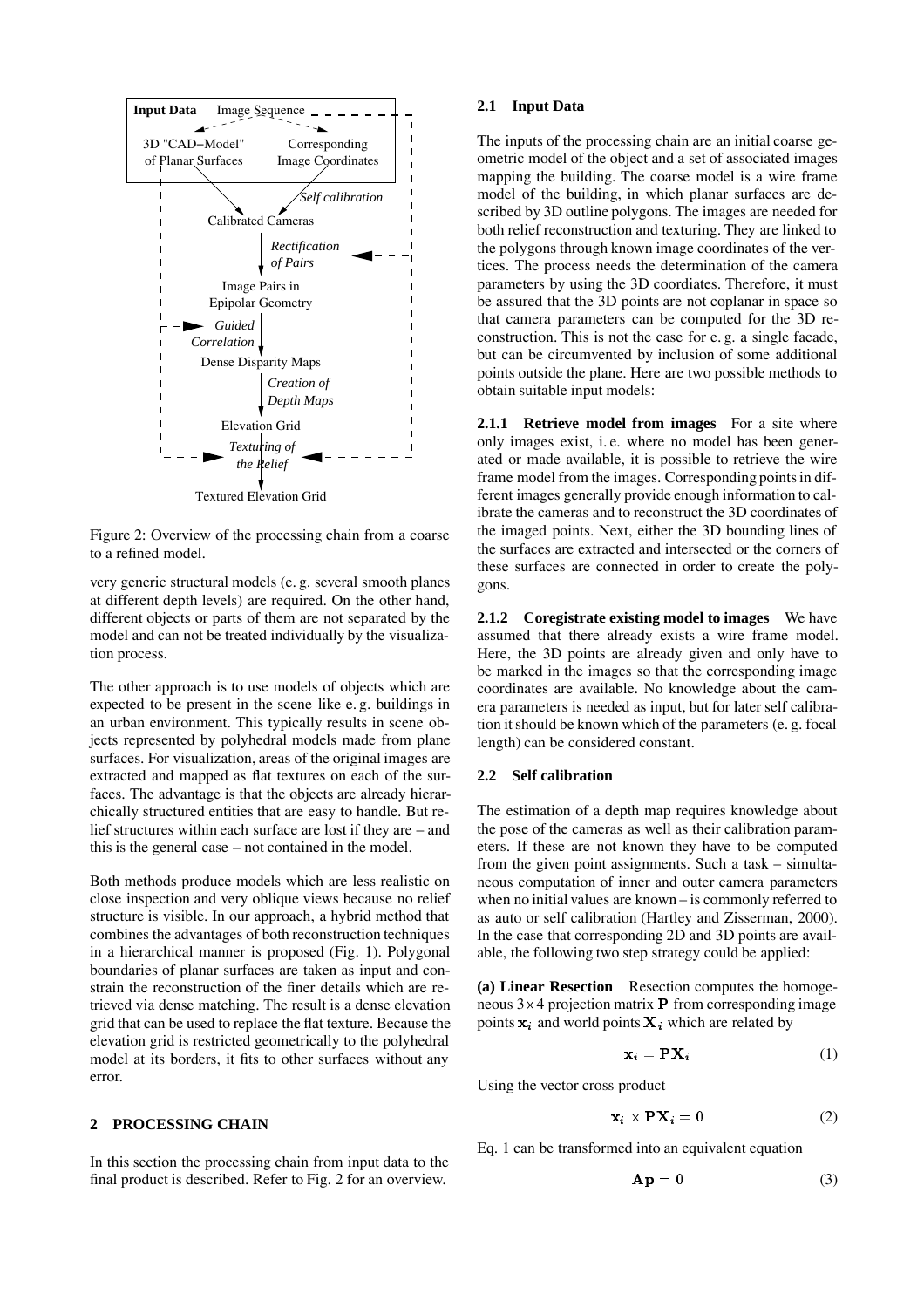

Figure 3: Three different views onto the west facade of Alexiuskapelle. Superimposed on the middle image is the given outline polygon of the facade.

where **A** is composed from known  $x_i$  and  $X_i$ , and **p** are the coefficients of the unknown matrix  $P$  written as a vector. The solution  $\bf{p}$  is the right null vector of  $\bf{A}$ . Refer to (Hartley and Zisserman, 2000) for details.

An initial solution of  $P$  is computed seperately for each image. There are some disadvantages to the set of camera parameters gained this way. First, parameters that usually are constant for all images, like e. g. the principal point, are calculated individually and will have slightly different results due to noise in the coordinates. Second, as this is a linear solution and therefore only linear parameters can be estimated. Nonlinear parameters such as radial lens distortion can not be computed. Finally, only the algebraic error  $\|\mathbf{A}_{\mathbf{p}}\|$  is minimized which in general is not geometrically meaningful (Hartley and Zisserman, 2000).

**(b) Bundle adjustment** To overcome all disadvantages, bundle adjustment is a feasible choice. It is based on an equation system of nonlinear versions of Eq. 1 where a term for radial distortion has been added. Parameters that are constant for all images have been included only once. The equation system is solved simultaneously for all unknown parameters. The geometric error minimized is the sum of the squared distances between projected and measured points in the images.

The result of these two steps are a set of camera parameters – camera calibration as well as pose – that define the relationship between the vertices of the coarse model and the image points best.

# **2.3 Rectification of Image Pairs**

Rectification of image pairs is to transform both images such that all epipolar lines are parallel to image scan lines and that corresponding epipolar lines have the same  $y$ coordinate (Koch, 1997). This is an important preprocessing step for dense stereo matching because it simplifies the search for corresponding pixels along the (normally slanted) epipolar lines to a search along the scan lines.

First the epipoles are projected to infinity. Then the images are rotated such that the epipoles lie in the direction of the  $x$ -axis. Finally, one of the images is shifted in the -direction so that corresponding lines of the pair coincide. There are still two degrees of freedom left to improve the rectification without destroying its properties: a shear along the  $x$ -axis and scale factors for both axes. These have been exploited such that the coordinates in one of the images are closest possible to the original coordinates.

The rectifying 2D homographies are left multiplied to the camera matrices which causes the actual camera calibrations to change. This must be taken into account when computing depth from pixel disparities.

### **2.4 Guided Correlation**

Given images in epipolar geometry, the main task is to compute a dense disparity map, i. e. a map containing the relative distances between corresponding pixels, that describes the surface relief. In a later step the disparity map will be upgraded to a depth map containing metric units instead of pixel units. Corresponding pixel locations are found via cross correlation – a local maximum hints at a possible match, but repetitive patterns will also deliver false hints and in homogeneous regions there are no clear maxima. A blind search for maximum correlation only does not give satisfactory results.

**2.4.1 Dynamic Programming** A dynamic programming scheme that allows to incorporate some constraints to guide the matching has been used (Falkenhagen, 1997). The general idea is to define a cost function plus some constraints and to find its global minimum. This is feasible whenever all decisions can be broken up into a sequential scheme.

For each scan line, we can put up a two dimensional cost matrix where columns and rows correspond to pixel positions and disparity values respectively (see Fig. 7). The sequential scheme is implemented by filling in the costs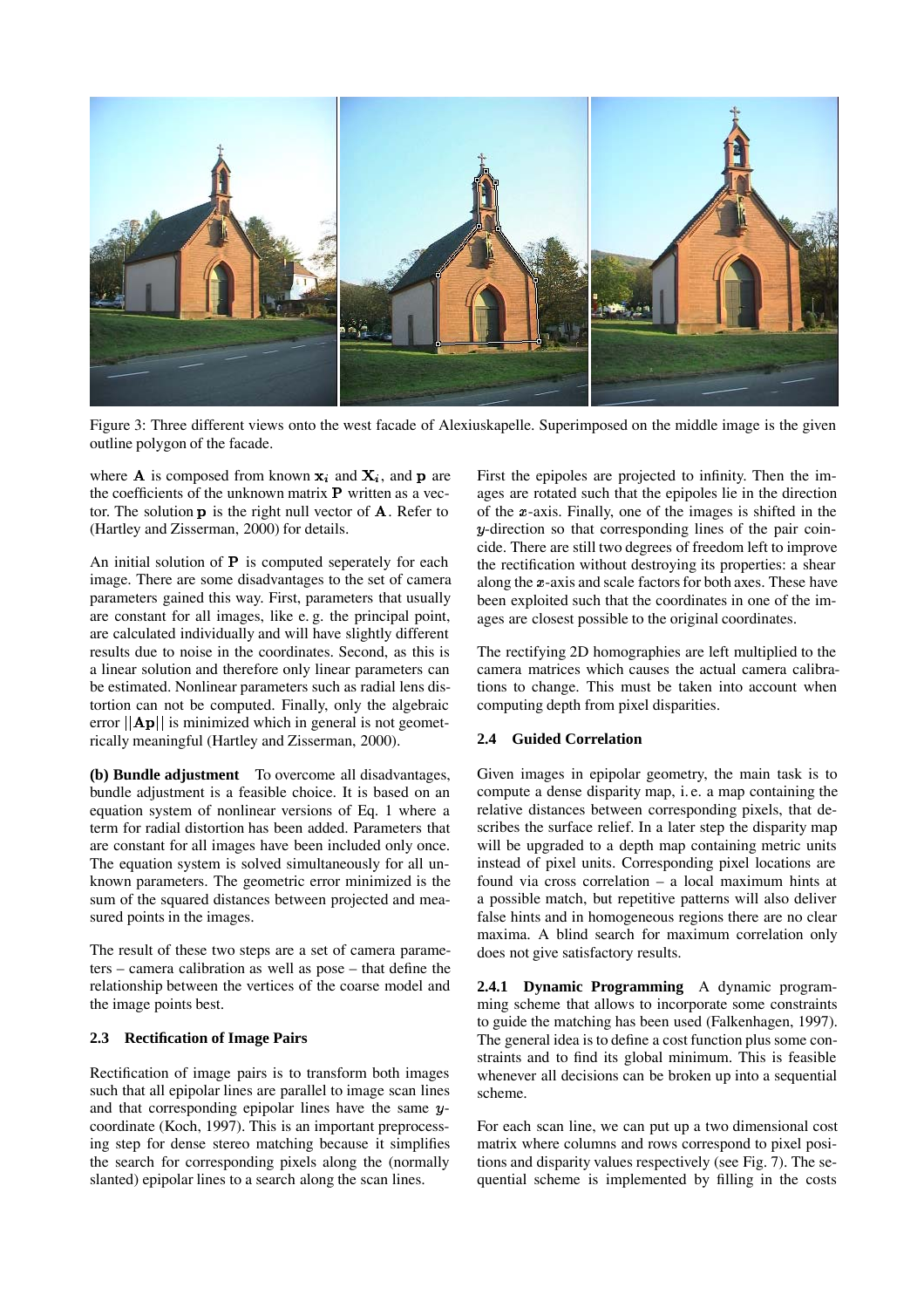

Figure 4: The first two images of Fig. 3 in epipolar geometry.

columnwise from left to right, i. e. by moving along the scan line. Each column with known costs represents the set of all partial solutions up to that point. The next column will be filled in such that the best possible solution found so far is extended. Pointers to the preceding solution are stored in the matrix so that one can trace back to recover the complete path of position/disparity pairs for the final solution (Fig. 8).

For each cell  $(i, j)$ , its costs  $C_{i,j}$  are defined by

$$
C_{i,j} := \min_{i' \in P_{i,j}} C_{i',j-1} + C_{i,j}^0 \tag{4}
$$

where  $P_{i,j}$  is the set of allowed predecessor rows of  $(i, j)$ and  $C_{i,j}^0$  are the costs to include  $(i, j)$  into the solution. I. e. the best solution found so far among all valid predecessors will be extended by the current position.

The costs  $C_{i,j}^0$  have been set to

$$
C_{i,j}^0 := 1 - r_{j,j+i} \tag{5}
$$

where  $r_{j,j+i}$  is the cross correlation coefficient between both image locations  $(i$  is the disparity, i.e. an offset to the one-dimensional position  $j$ ).

**2.4.2 Constraints** Three constraints have been applied to guide the matching process such that recovered depth at the borderline of the polygon matches the borders and that in the interior a smooth surface will be generated.

**(a) Start and end cell** In a general setup, one would have all cells of the first column as start cells. After cost propagation through to the last column every row is a valid end cell with known total costs. The one with the least costs would be chosen and backtracking reveals the corresponding start cell.

Here, the disparities at both ends can be computed from the known polygons. This allows to give only one start cell on which all intermediate solutions will be based. The end cell will no longer be chosen based on its costs, but according to the disparity at the other end. At first glance, it seems counterintuitive not to choose the globally optimal solution, but it is reasonable because the path that links predefined start and end cell still is the optimal path between these two.



Figure 7: Detail of the cost matrix.



Figure 8: Path through the cost matrix. The lower left triangle is missing because of the given start cell and the ordering constraint.

**(b) Ordering constraint** The most important constraint to get a feasible path is the ordering constraint (Koch, 1997). It is obvious that the order of object points given in one image can not be reversed in the other image because in this case the view would be blocked. This limits the change of disparity between neighbouring pixels to no more than  $\pm 1$ . Thus we define the set of valid predecessors as

$$
P_{i,j} := \{i' : |i'-i| \le 1\} \tag{6}
$$

**(c) Neighbouring scan lines** One of the problems with a scan line oriented approach is how to deal with neighbouring scan lines. If they are processed completely unrelated, it happens in borderline cases that a wrong path is chosen and large jumps in disparity occur between consecutive lines. A penalty  $C_{i,j}^p$  had been introduced to keep disparity values on one line close to those of the preceding line which extends the previous definition of  $C_{i,j}^0$ :

$$
C_{i_0,j}^0 \quad := \quad 1 - \mathbf{r}_{j,j+i_0} + C_{i_0,j}^p \tag{7}
$$

$$
C_{i_0,j}^p \quad := \quad c \, |i_0 - i_{-1}| \tag{8}
$$

where  $i_0$  referes to the disparity of the current line and  $i_$ to that already found for the preceding line.  $c$  is a small constant factor to affect the influence between neighbouring lines. Since there exists a closed polygon of initial values, there are always reference disparities available.

#### **2.5 Creation of the Depth Map**

After guided correlation, there exists a disparity map for each combination of input images. For the three input images shown in Fig. 3, three disparity maps are calculated. First, each of them is converted to a depth map by triangulation using the recovered camera parameters.

Additionally, the 3D coordinates can be reduced to 2.5D (two spatial dimensions plus depth) by subtraction of the given surface plane of the wire frame model. This results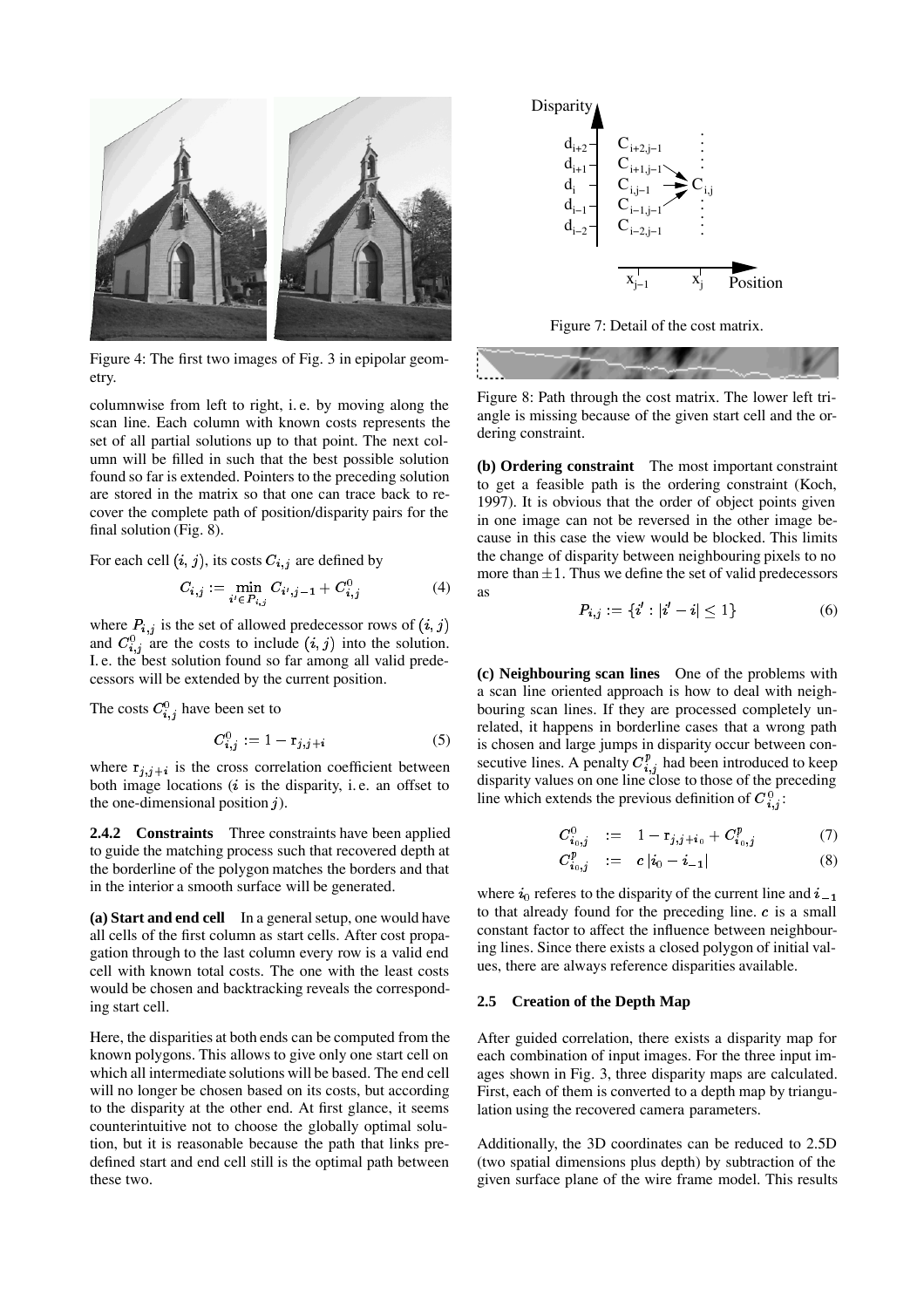

Figure 5: Two artificial views onto the west facade of Alexiuskapelle with flat surface model. See text for explanation of details: (a) sky, (b) statue, (c) shadow.

in a set of elevation grids which can be combined into one final elevation grid by means of planar homographies. Depths that belong to the same  $xy$ -position will be overlayed by these transforms. Some robustness is gained in this way, because each depth has been calculated independently – with respect to errors of the guided matching – and the final depth is computed as an average or median depth.

# **2.6 Texturing the Relief**

Similar to the depth, the appropriate color is taken from one input image from the respective location. In principle, color could be taken from all images but then it has to be solved which pixels are adequate. The final result is a regular 2D raster where each cell contains a depth value and an associated surface color.

# **3 EXPERIMENTS**

**Test Data** Tests have been carried out on test data of a chapel (west facade of Alexiuskapelle, Ettlingen). A video sequence had been taken using a SONY DCR VX-2000 handheld video camera while walking along the pavement across from the chapel. The camera had been pointed towards the facade so that the images are all slightly convergent. The image format is standard video resolution of  $720\times576$  with the camera held sideways and the zoom set to the minimum focal length of about 6 mm  $(1/3"$  CCD) in order to fit best to the dimensions of the facade. From the whole sequence, three images – each about 100 frames apart – have been selected for processing (see Fig. 3).



Figure 6: The same two views as in Fig. 5 but this time with recovered relief taken into account.

**Camera Calibration** Because the camera is a standard consumer product originally not intended for measurement purposes, its inner parameters were unknown and had to be determined by means of self-calibration. Control points have been chosen manually to eliminate possible outliers that could reduce the quality of the reference frame. The results of the bundle adjustment for the inner parameters are given in Tab. 1.

Along with the inner parameters of the camera, a metric reference frame for all points has been computed. An absolute scale has been introduced by setting the width of the fassade to 6 m. The 3D-coordinates of the control points have got a standard deviation of 14 cm.

**Rectification and relief recovery** An example for a rectified image pair is given in Fig. 4. One can verify that corresponding points indeed lie on the same image row. Two different models have been generated according to the processing chain as described in the previous sections. The one in Fig. 5 assumes a flat surface whereas the other is shown with the recovered relief (Fig. 6). In order to demonstrate the differences, both models are shown from the same two artificial viewpoints.

# **4 DISCUSSION**

On first impression, the quality of the flat model looks better because straight lines look much smoother than in the relief model. This is due to geometrical errors of the relief. Because the resolution of the video camera is low copared